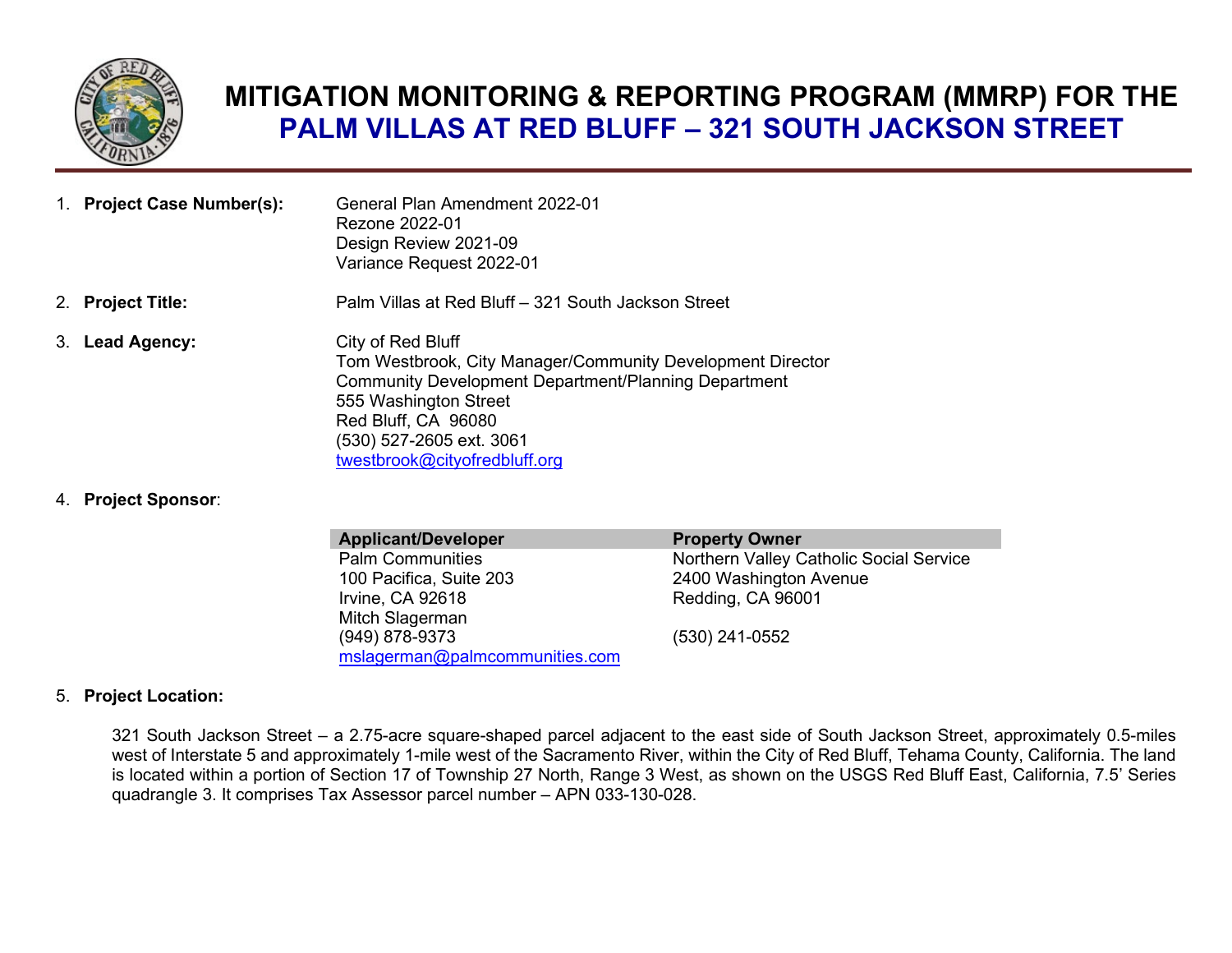|                   | Palm Villas at Red Bluff - 321 South Jackson Street                                                                                                                                                                                                                                                                                                                                                                                                                                                                                                                                                                                                                                                                                                                                                                                                                                                                                                                                                                                                                                     |                                    |                                                                  |                                                                                                                                                                                       |                 |                                                     |  |
|-------------------|-----------------------------------------------------------------------------------------------------------------------------------------------------------------------------------------------------------------------------------------------------------------------------------------------------------------------------------------------------------------------------------------------------------------------------------------------------------------------------------------------------------------------------------------------------------------------------------------------------------------------------------------------------------------------------------------------------------------------------------------------------------------------------------------------------------------------------------------------------------------------------------------------------------------------------------------------------------------------------------------------------------------------------------------------------------------------------------------|------------------------------------|------------------------------------------------------------------|---------------------------------------------------------------------------------------------------------------------------------------------------------------------------------------|-----------------|-----------------------------------------------------|--|
|                   | <b>Mitigation Measures</b>                                                                                                                                                                                                                                                                                                                                                                                                                                                                                                                                                                                                                                                                                                                                                                                                                                                                                                                                                                                                                                                              | <b>Responsible</b><br><b>Party</b> | <b>Monitoring Timing</b><br>or Frequency                         | Type of<br><b>Verification</b>                                                                                                                                                        | <b>Initials</b> | <b>Verification of</b><br>Compliance<br><b>Date</b> |  |
| <b>AESTHETICS</b> |                                                                                                                                                                                                                                                                                                                                                                                                                                                                                                                                                                                                                                                                                                                                                                                                                                                                                                                                                                                                                                                                                         |                                    |                                                                  |                                                                                                                                                                                       |                 |                                                     |  |
| <b>MM AES-1:</b>  | The Permittee/Owner will ensure that the pre-<br>construction and/or construction documents<br>include language that all construction<br>contractors: 1) will strictly control the staging of<br>construction equipment, 2) the cleanliness of<br>construction equipment stored or driven<br>beyond the limits of the construction work area,<br>and 3) that construction equipment shall be<br>parked and staged within the project site, as<br>distant from residential uses, as reasonably<br>possible. Staging areas shall be screened from<br>view from residential properties. In addition,<br>the documents shall include language<br>requiring that construction vehicles shall be<br>kept clean and free of mud and dust prior to<br>leaving the development site, and streets<br>surrounding the development site shall be<br>swept daily and maintained free of dirt and<br>debris. The City Building Division will ensure<br>the language appears on the documents. The<br>City Engineer/Building Inspectors will ensure<br>that the requirements are met out in the field. | Permittee/Owner                    | During Pre-<br>Construction and<br>Construction-<br>Construction | <b>City Building</b><br>Division shall<br>ensure the<br>language is noted<br>on the plans. City<br>Engineer and<br><b>Building Inspectors</b><br>shall monitor during<br>inspections. |                 |                                                     |  |
| <b>REMARKS:</b>   |                                                                                                                                                                                                                                                                                                                                                                                                                                                                                                                                                                                                                                                                                                                                                                                                                                                                                                                                                                                                                                                                                         |                                    |                                                                  |                                                                                                                                                                                       |                 |                                                     |  |
| <b>MM AES-2:</b>  | Permittee/Owner<br>shall submit,<br>for<br>The<br>Planning approval prior to building permit<br>issuance, an outdoor lighting<br>plan in<br>compliance with the following:<br>A site plan showing all parking lot light<br>a.<br>building-mounted<br>standards,<br>light<br>fixtures, and any up lighting in<br>landscaping, low-level walk lights, and<br>lighting diffused off of wall surfaces.                                                                                                                                                                                                                                                                                                                                                                                                                                                                                                                                                                                                                                                                                      | Permittee/Owner                    | Prior to Building<br>Permit Issuance                             | Planning shall<br>review and approve<br>the plan.                                                                                                                                     |                 |                                                     |  |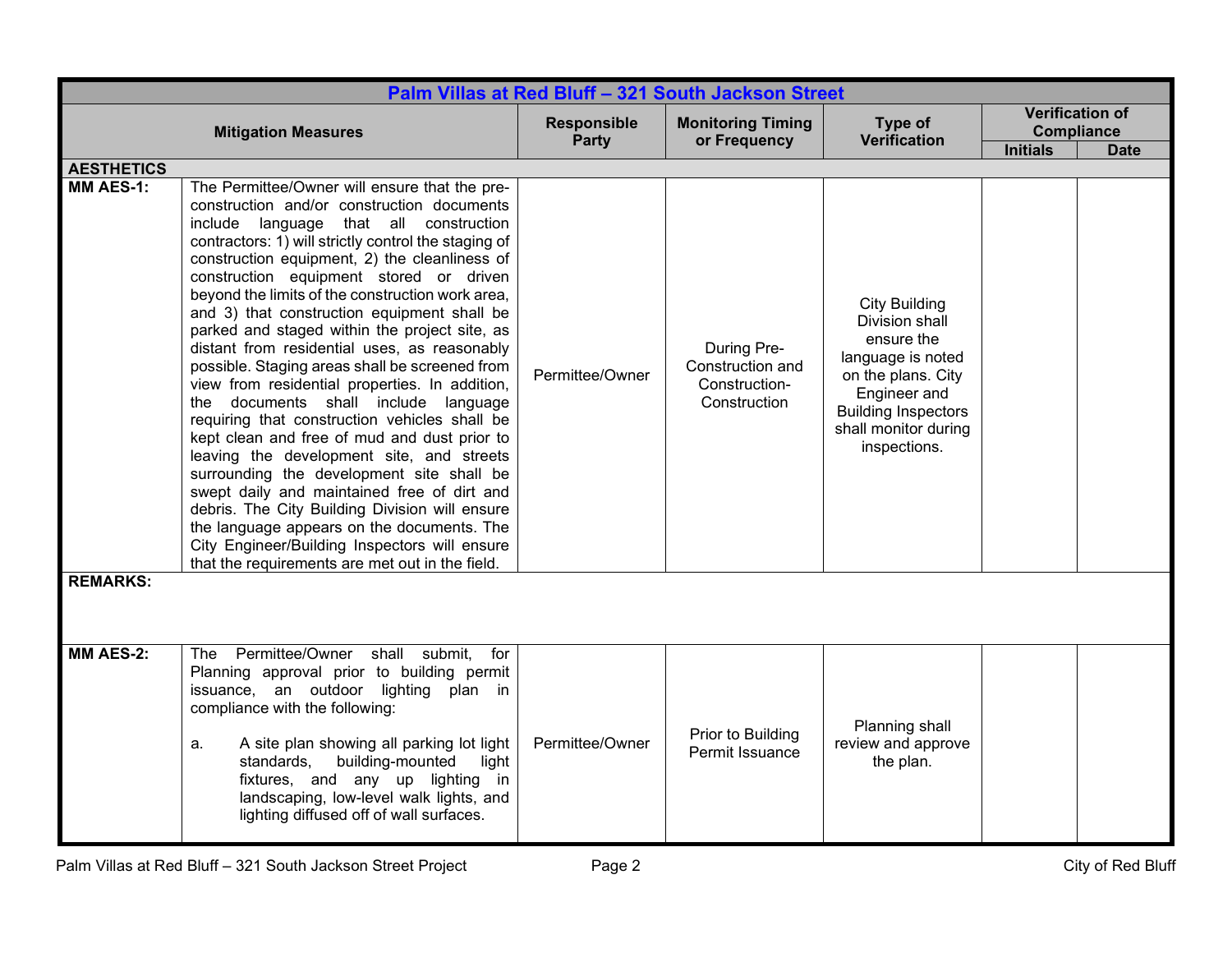|                                                                                                                                                                                                                                                                                                                                                                                                                                                                                                                                      |                      | Palm Villas at Red Bluff - 321 South Jackson Street |                                |                                      |                                       |
|--------------------------------------------------------------------------------------------------------------------------------------------------------------------------------------------------------------------------------------------------------------------------------------------------------------------------------------------------------------------------------------------------------------------------------------------------------------------------------------------------------------------------------------|----------------------|-----------------------------------------------------|--------------------------------|--------------------------------------|---------------------------------------|
| <b>Mitigation Measures</b>                                                                                                                                                                                                                                                                                                                                                                                                                                                                                                           | Responsible<br>Party | <b>Monitoring Timing</b><br>or Frequency            | Type of<br><b>Verification</b> | <b>Compliance</b><br><b>Initials</b> | <b>Verification of</b><br><b>Date</b> |
| Cut sheets for all proposed lighting<br>b.<br>fixtures.                                                                                                                                                                                                                                                                                                                                                                                                                                                                              |                      |                                                     |                                |                                      |                                       |
| The lighting shall be indirect, hooded,<br>C.<br>and arranged to reflect lighting away<br>from adjoining properties and streets.                                                                                                                                                                                                                                                                                                                                                                                                     |                      |                                                     |                                |                                      |                                       |
| d.<br>Parking lot light standards shall be a<br>maximum of 25 feet in height overall, as<br>measured from the usable parking or<br>driving surface.                                                                                                                                                                                                                                                                                                                                                                                  |                      |                                                     |                                |                                      |                                       |
| All on-site lighting shall provide a<br>е.<br>minimum intensity of one-foot-candle at<br>ground level and maximum intensity of<br>ten-foot-candles at ground level<br>throughout the areas serving the public<br>and used for parking, with a ratio of<br>average light to minimum light of four-<br>to-one (4:1). Outdoor lighting shall<br>maintain a minimum of one-foot candle<br>illumination for all parking and<br>pedestrian areas. It shall not exceed<br>one-half foot candle along property<br>lines of the subject site. |                      |                                                     |                                |                                      |                                       |
| f.<br>Include a photometric plan that includes<br>details such as beam spreads and/or<br>photometric calculations, location and<br>type of fixtures, and arrangement of<br>exterior lighting that does not create<br>glare or hazardous interference to<br>adjacent streets or properties.                                                                                                                                                                                                                                           |                      |                                                     |                                |                                      |                                       |
| <b>REMARKS:</b>                                                                                                                                                                                                                                                                                                                                                                                                                                                                                                                      |                      |                                                     |                                |                                      |                                       |
| <b>BIOLOGICAL RESOURCES</b>                                                                                                                                                                                                                                                                                                                                                                                                                                                                                                          |                      |                                                     |                                |                                      |                                       |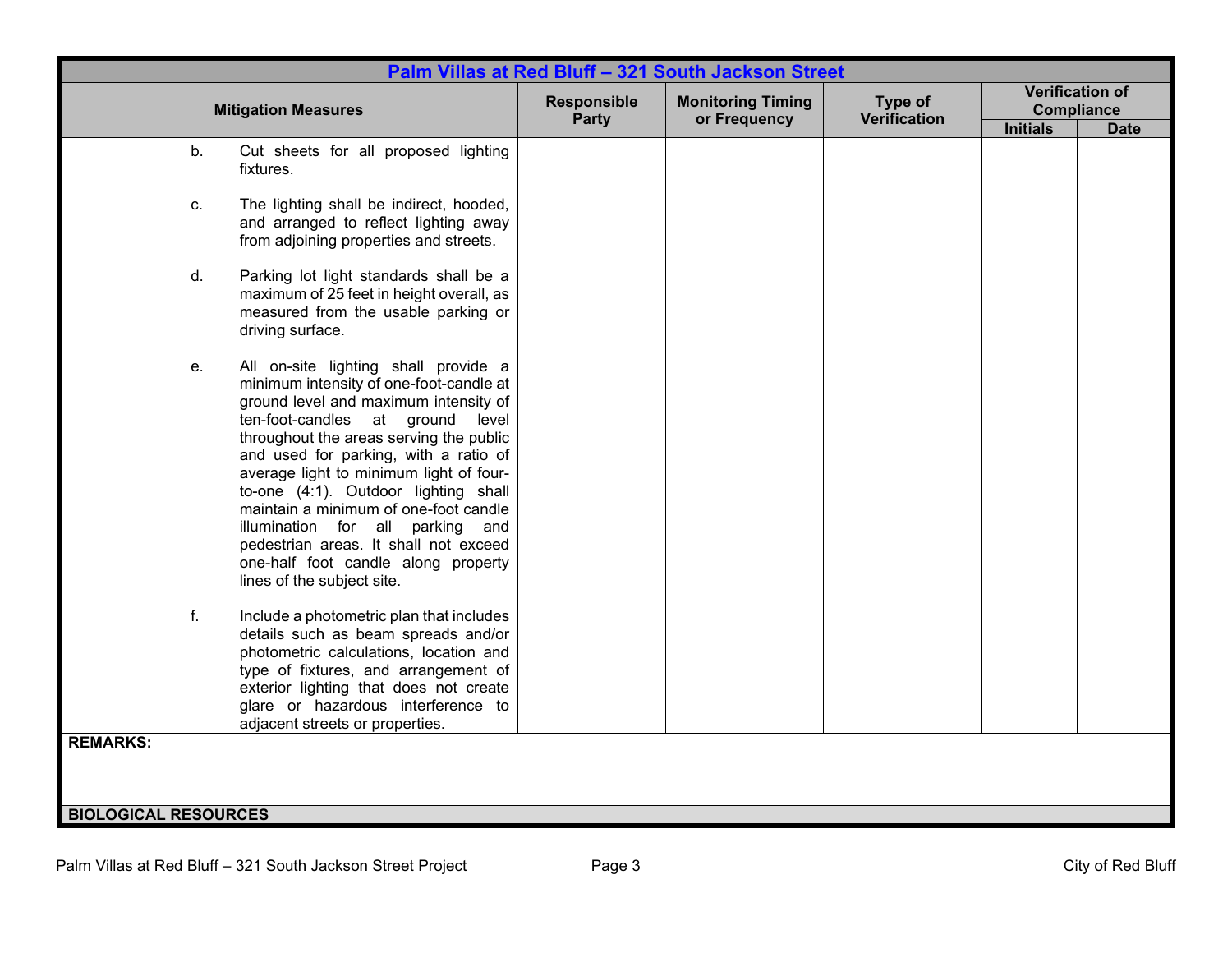|                                     | Palm Villas at Red Bluff - 321 South Jackson Street                                                                                                                                                                                                                                                                                                                                                                                                                                                                                                                                                                                                                                                                                                                                                                                                                                                                                                                                                                                                                                                                                         |                                    |                                                                                                                                                      |                                                                                                                                                                                                                                       |                 |                                                     |  |  |
|-------------------------------------|---------------------------------------------------------------------------------------------------------------------------------------------------------------------------------------------------------------------------------------------------------------------------------------------------------------------------------------------------------------------------------------------------------------------------------------------------------------------------------------------------------------------------------------------------------------------------------------------------------------------------------------------------------------------------------------------------------------------------------------------------------------------------------------------------------------------------------------------------------------------------------------------------------------------------------------------------------------------------------------------------------------------------------------------------------------------------------------------------------------------------------------------|------------------------------------|------------------------------------------------------------------------------------------------------------------------------------------------------|---------------------------------------------------------------------------------------------------------------------------------------------------------------------------------------------------------------------------------------|-----------------|-----------------------------------------------------|--|--|
|                                     | <b>Mitigation Measures</b>                                                                                                                                                                                                                                                                                                                                                                                                                                                                                                                                                                                                                                                                                                                                                                                                                                                                                                                                                                                                                                                                                                                  | <b>Responsible</b><br><b>Party</b> | <b>Monitoring Timing</b><br>or Frequency                                                                                                             | Type of<br><b>Verification</b>                                                                                                                                                                                                        | <b>Initials</b> | <b>Verification of</b><br>Compliance<br><b>Date</b> |  |  |
| MM BIO-1:<br><b>REMARKS:</b>        | Swainson's hawk and white-tailed kite: The<br>Permittee/Owner shall obtain a protocol-level<br>nesting raptor survey from a qualified biologist<br>within seven (7) days prior to the initiation of<br>ground-disturbing activities (grubbing, tree<br>removal, demolition, grading,<br>etc.) to<br>determine the presence or absence of active<br>Swainson's hawk or white-tailed kite nests<br>within the biological survey area (BSA) or<br>within 500 feet of the project boundary, where<br>feasible. If an active Swainson's hawk or white-<br>tailed kite nest is found, no work shall occur<br>within 250-feet of the active nest, and the<br>California Department of Fish and Wildlife<br>(CDFW) shall be consulted. The survey shall<br>be submitted to the City of Red Bluff prior to the<br>issuance of any permits for ground-disturbing<br>activities, including tree removal, grubbing,<br>grading, etc. Planning/Building staff shall<br>request verification of the survey prior to<br>issuing permits for any ground-disturbing<br>activities (grubbing, tree removal, demolition,<br>grading, etc.), including grading. | Permittee/Owner                    | Within seven (7)<br>days prior to the<br>initiation of ground-<br>disturbing activities<br>(grubbing, tree<br>removal, demolition,<br>grading, etc.) | Planning/Building<br>staff shall request<br>verification of the<br>survey prior to<br>issuing permits for<br>any ground-<br>disturbing activities<br>(grubbing, tree<br>removal, demolition,<br>grading, etc.),<br>including grading. |                 |                                                     |  |  |
|                                     |                                                                                                                                                                                                                                                                                                                                                                                                                                                                                                                                                                                                                                                                                                                                                                                                                                                                                                                                                                                                                                                                                                                                             |                                    |                                                                                                                                                      |                                                                                                                                                                                                                                       |                 |                                                     |  |  |
| <b>MM BIO-2:</b><br><b>REMARKS:</b> | Pallid bat and western red bat: Prior to<br>initiation of tree removal, the Permittee/Owner<br>shall secure from the Planning Department any<br>required permits under Code 23A.18 - Tree<br>Replacement Plans. The City and the<br>Permittee/Owner shall then ensure that if<br>mature trees are proposed for removal, they<br>shall be removed and/or fallen between<br>September 16 - March 15 outside of the bat<br>maternity season. Trees shall be removed at<br>dusk to minimize impacts on roosting bats.                                                                                                                                                                                                                                                                                                                                                                                                                                                                                                                                                                                                                           | Permittee/Owner                    | Prior to initiation of<br>tree removal                                                                                                               | Planning<br>Department shall<br>review any required<br>plan to determine if<br>permits are required<br>under Code 23A.18<br>- Tree Replacement<br>Plans.                                                                              |                 |                                                     |  |  |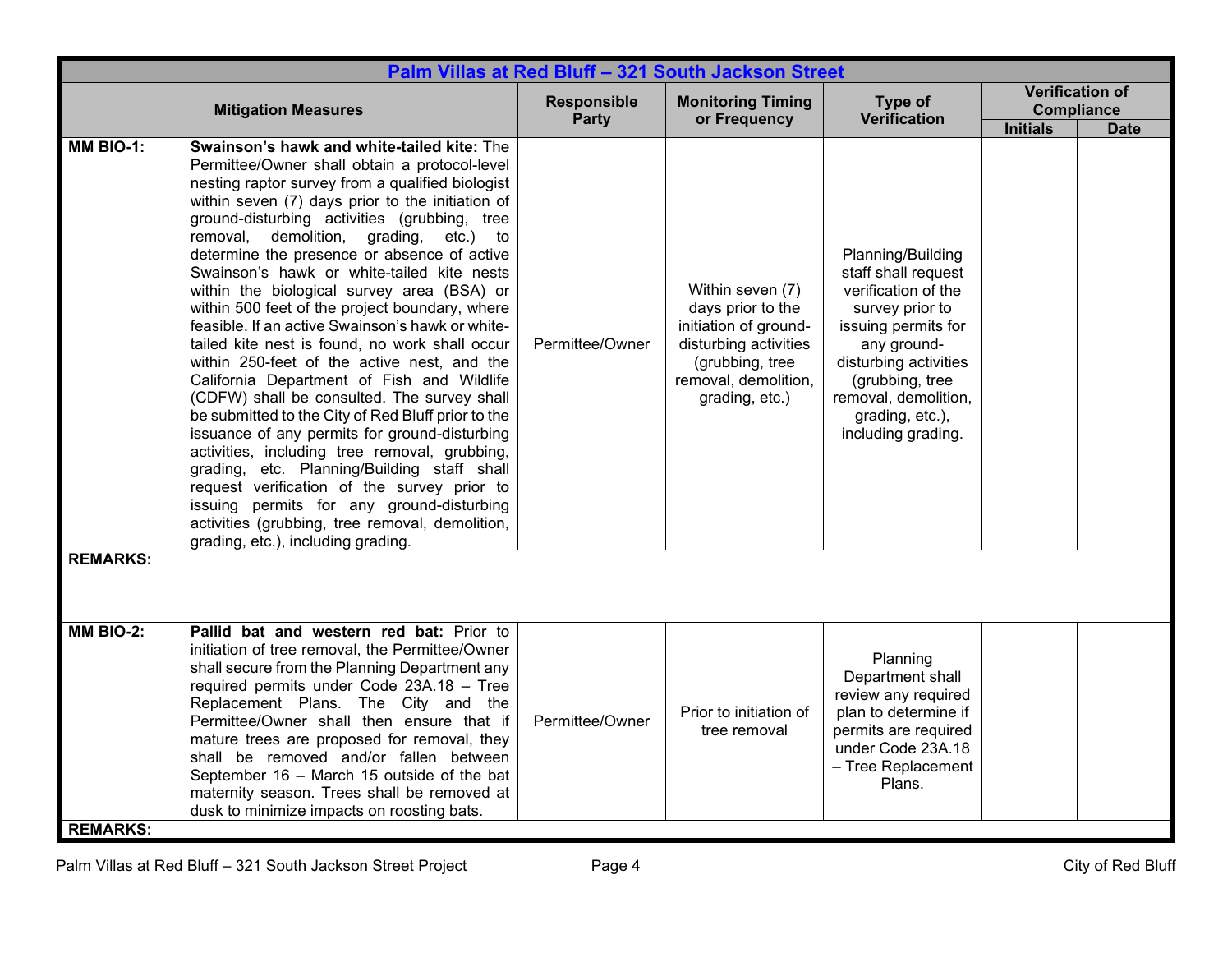| Palm Villas at Red Bluff - 321 South Jackson Street |                                                                                                                                                                                                                                                                                                                                                                                                                                                                                                                                                                                                                                                                                                                                                                                                                                                                                                                                                                                                                                                                                                                                                                                    |                      |                                                                                                                                                                                              |                                                                                                                                                                                                                                                               |                   |                        |
|-----------------------------------------------------|------------------------------------------------------------------------------------------------------------------------------------------------------------------------------------------------------------------------------------------------------------------------------------------------------------------------------------------------------------------------------------------------------------------------------------------------------------------------------------------------------------------------------------------------------------------------------------------------------------------------------------------------------------------------------------------------------------------------------------------------------------------------------------------------------------------------------------------------------------------------------------------------------------------------------------------------------------------------------------------------------------------------------------------------------------------------------------------------------------------------------------------------------------------------------------|----------------------|----------------------------------------------------------------------------------------------------------------------------------------------------------------------------------------------|---------------------------------------------------------------------------------------------------------------------------------------------------------------------------------------------------------------------------------------------------------------|-------------------|------------------------|
| <b>Mitigation Measures</b>                          |                                                                                                                                                                                                                                                                                                                                                                                                                                                                                                                                                                                                                                                                                                                                                                                                                                                                                                                                                                                                                                                                                                                                                                                    | Responsible<br>Party | <b>Monitoring Timing</b><br>or Frequency                                                                                                                                                     | Type of<br><b>Verification</b>                                                                                                                                                                                                                                | <b>Compliance</b> | <b>Verification of</b> |
|                                                     |                                                                                                                                                                                                                                                                                                                                                                                                                                                                                                                                                                                                                                                                                                                                                                                                                                                                                                                                                                                                                                                                                                                                                                                    |                      |                                                                                                                                                                                              |                                                                                                                                                                                                                                                               | <b>Initials</b>   | <b>Date</b>            |
|                                                     |                                                                                                                                                                                                                                                                                                                                                                                                                                                                                                                                                                                                                                                                                                                                                                                                                                                                                                                                                                                                                                                                                                                                                                                    |                      |                                                                                                                                                                                              |                                                                                                                                                                                                                                                               |                   |                        |
| MM BIO-3:                                           | <b>Migratory birds:</b><br>The Permittee/Owner shall ensure<br>$\bullet$<br>that project activities, including site<br>grubbing and vegetation removal,<br>shall be initiated outside of the birds'<br>nesting season (February 1 -<br>August 31). Planning/Building shall<br>not issue grubbing, and vegetation<br>removal or grading permits without<br>ensuring it is outside the migratory<br>birds' nesting season (February 1 -<br>August 31) or requesting a survey<br>per the protocol.<br>If project activities cannot be initiated<br>$\bullet$<br>outside of the bird-nesting season,<br>then the City will ensure that the<br>following occurs prior to issuing<br>permits for grubbing, grading, etc.:<br>A qualified biologist shall<br>$\circ$<br>conduct a pre-construction<br>survey within 250-feet of the<br>biological<br>survey<br>area<br>(BSA), where accessible,<br>within seven (7) days prior<br>to project activities.<br>If an active avian nest (i.e.,<br>$\circ$<br>containing egg[s] or young)<br>is observed within the<br>biological<br>survey<br>area<br>(BSA) or in an area adjacent<br>to the BSA where impacts<br>could occur, then a species | Permittee/Owner      | Project activities,<br>including site<br>grubbing and<br>vegetation removal,<br>shall be initiated<br>outside of the<br>migratory birds'<br>nesting season<br>(February $1 -$<br>August 31). | Planning/Building<br>shall not issue<br>grubbing, and<br>vegetation removal<br>or grading permits<br>without ensuring it is<br>outside the<br>migratory birds'<br>nesting season<br>(February 1-<br>August 31) or<br>requesting a survey<br>per the protocol. |                   |                        |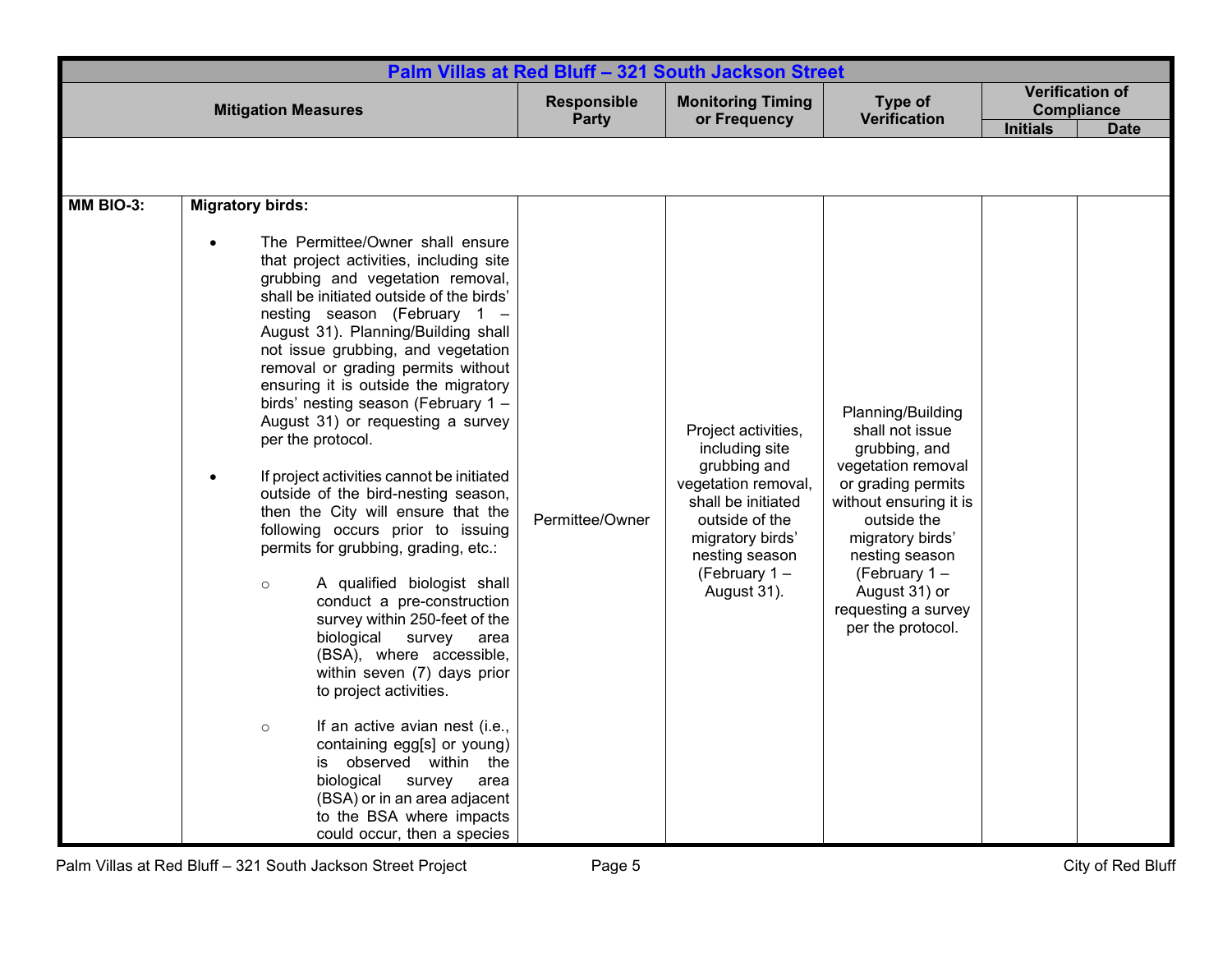|                 | Palm Villas at Red Bluff - 321 South Jackson Street                                                                                                                                                                                                                                                                                                                                                                                                                                                                                                                                                                                                                                                                                                                                                                                    |                 |                                                                                   |                                                                                                                                                                                                                        |                 |                                                            |  |
|-----------------|----------------------------------------------------------------------------------------------------------------------------------------------------------------------------------------------------------------------------------------------------------------------------------------------------------------------------------------------------------------------------------------------------------------------------------------------------------------------------------------------------------------------------------------------------------------------------------------------------------------------------------------------------------------------------------------------------------------------------------------------------------------------------------------------------------------------------------------|-----------------|-----------------------------------------------------------------------------------|------------------------------------------------------------------------------------------------------------------------------------------------------------------------------------------------------------------------|-----------------|------------------------------------------------------------|--|
|                 | <b>Mitigation Measures</b>                                                                                                                                                                                                                                                                                                                                                                                                                                                                                                                                                                                                                                                                                                                                                                                                             |                 | <b>Monitoring Timing</b><br>or Frequency                                          | Type of<br><b>Verification</b>                                                                                                                                                                                         | <b>Initials</b> | <b>Verification of</b><br><b>Compliance</b><br><b>Date</b> |  |
| <b>REMARKS:</b> | protection buffer will be<br>established. The qualified<br>biologist will define the<br>species protection buffer<br>based on the species, nest<br>type, and tolerance to<br>disturbance. Construction<br>activity shall be prohibited<br>within the buffer zones until<br>the young have fledged or<br>the nest fails. Nests shall be<br>monitored by a qualified<br>biologist once per week, and<br>a report submitted to the<br>City Planning Department<br>weekly.                                                                                                                                                                                                                                                                                                                                                                 |                 |                                                                                   |                                                                                                                                                                                                                        |                 |                                                            |  |
| MM BIO-4:       | Prior to<br>tree<br>removal<br>activities,<br>the<br>Permittee/Owner will have a licensed arborist<br>conduct a tree inventory and health<br>assessment survey for all native trees that<br>occur within the biological survey Area (BSA)<br>and adhere to all City of Red Bluff tree removal<br>requirements in accordance with Chapter 23A<br>of the Red Bluff Code of Ordinances. The<br>planning staff will review and approve the tree<br>inventory pursuant to §23A.18 of the Municipal<br>Code prior to permitting tree removal or any<br>other grubbing or grading permit activities.<br>§23A.18 TREE REPLACEMENT PLANS.<br>(A)<br>Prior to the city approving the<br>removal of any mature native or<br>heritage trees, an applicant shall<br>provide to the Planning Department a<br>plan to mitigate the loss of the trees. | Permittee/Owner | Prior to tree removal<br>or any other<br>grubbing or grading<br>permit activities | Planning staff will<br>review and approve<br>the tree inventory<br>pursuant to §23A.18<br>of the Municipal<br>Code prior to<br>permitting tree<br>removal or any<br>other grubbing or<br>grading permit<br>activities. |                 |                                                            |  |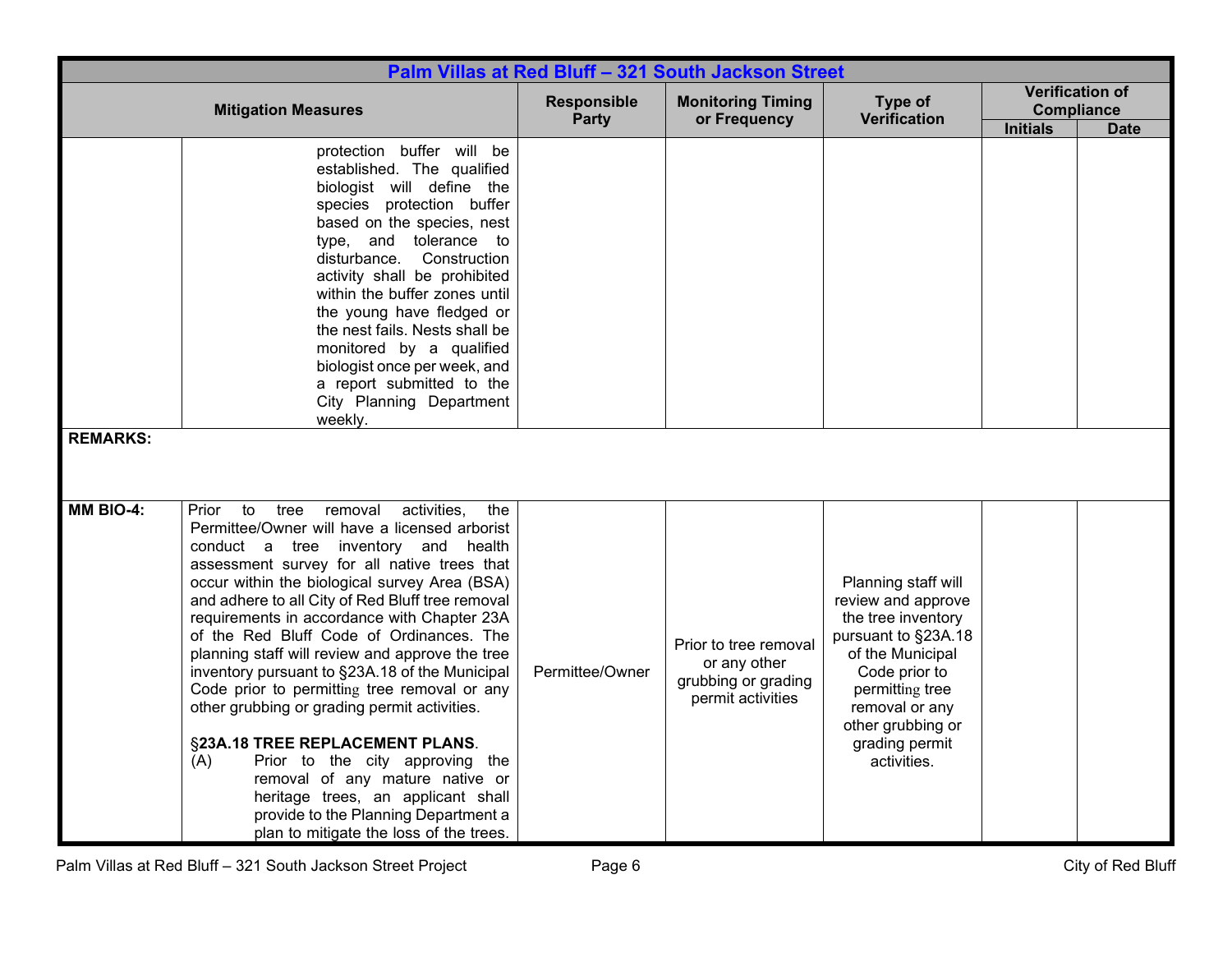|     |                                                                                                                                                                                                                                                                                                                                                                                                                                                                                                                                                                                                                                                       |                             | Palm Villas at Red Bluff - 321 South Jackson Street |                                |                   |                        |
|-----|-------------------------------------------------------------------------------------------------------------------------------------------------------------------------------------------------------------------------------------------------------------------------------------------------------------------------------------------------------------------------------------------------------------------------------------------------------------------------------------------------------------------------------------------------------------------------------------------------------------------------------------------------------|-----------------------------|-----------------------------------------------------|--------------------------------|-------------------|------------------------|
|     | <b>Mitigation Measures</b>                                                                                                                                                                                                                                                                                                                                                                                                                                                                                                                                                                                                                            | <b>Responsible</b><br>Party | <b>Monitoring Timing</b><br>or Frequency            | Type of<br><b>Verification</b> | <b>Compliance</b> | <b>Verification of</b> |
|     |                                                                                                                                                                                                                                                                                                                                                                                                                                                                                                                                                                                                                                                       |                             |                                                     |                                | <b>Initials</b>   | <b>Date</b>            |
|     | Mitigation shall be on-site or off-site<br>replacement within the City as<br>specified below or other method<br>Planning<br>approved<br>by<br>the<br>Commission.                                                                                                                                                                                                                                                                                                                                                                                                                                                                                      |                             |                                                     |                                |                   |                        |
| (B) | A "Tree Replacement Plan" (TRP)<br>shall accompany all requests for the<br>removal of any mature native or<br>heritage trees. It shall be submitted to<br>and subject to the approval of the<br>Planning Director. The TRP shall be<br>implemented within a period of time<br>specified by the Planning Director.<br>The TRP shall include the following<br>information:                                                                                                                                                                                                                                                                              |                             |                                                     |                                |                   |                        |
|     | (1)<br>A site plan indicating the<br>locations,<br>species,<br>and<br>diameter at breast height<br>(d.b.h.) of all heritage and<br>mature native trees on the<br>lot. A site plan indicating the<br>locations, species, and d.b.h.<br>of all heritage and mature<br>native trees to be removed<br>and the proposed locations,<br>species, and size of all<br>replacement<br>trees.<br>Replacement trees shall be<br>the same species as those<br>removed. However, unique<br>circumstances may make the<br>same species replacement<br>impractical. In those cases,<br>when approved by the City<br>Planning<br>Director,<br>replacement trees may be |                             |                                                     |                                |                   |                        |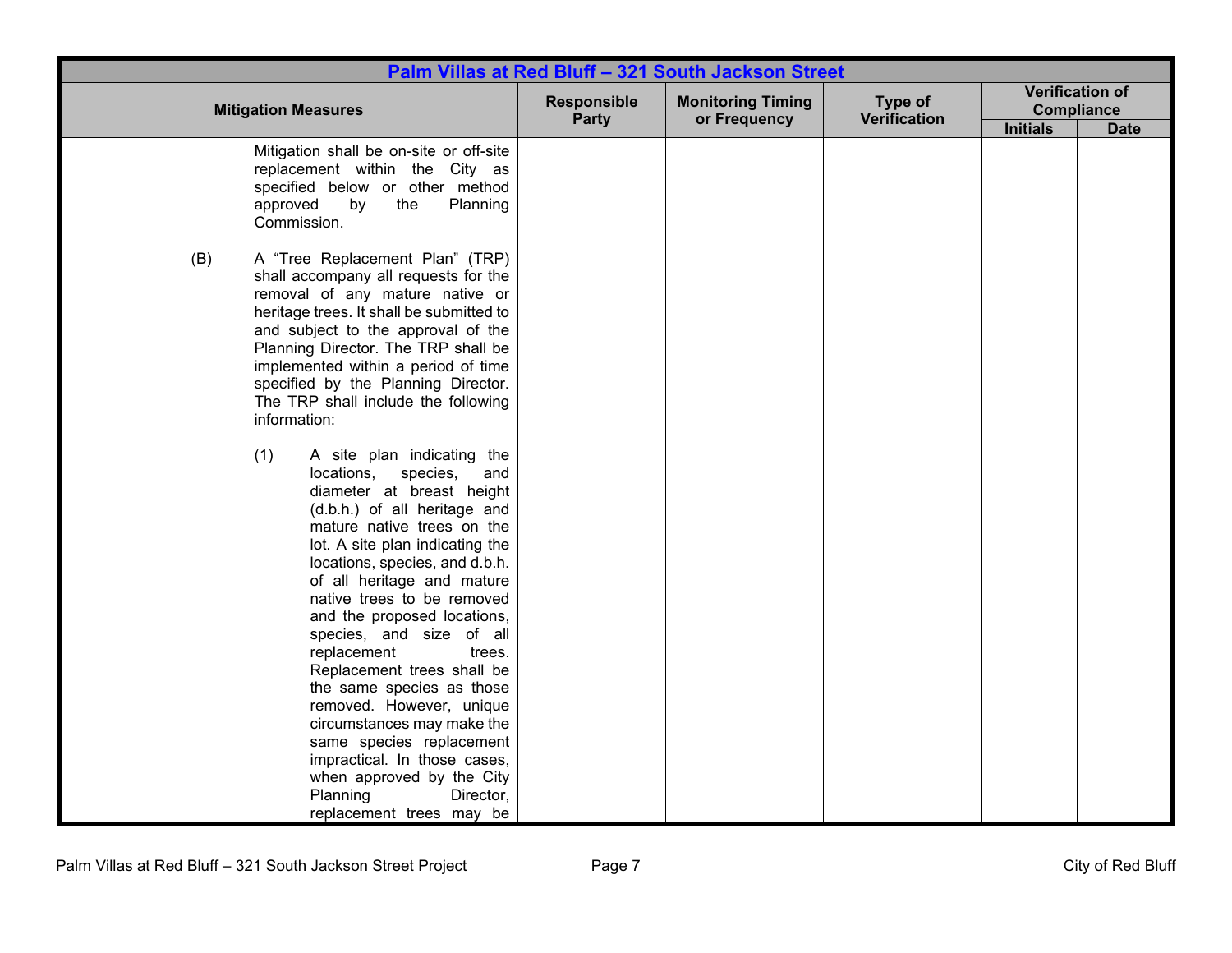|                                               | Palm Villas at Red Bluff - 321 South Jackson Street                                                                                                                                                                                                                                                                                                                                                                                                                                                                                                                                                                                                                                                                                                                                                                                                                      |                                  |                                                |                                                                                                                                                                                     |                 |                                                            |
|-----------------------------------------------|--------------------------------------------------------------------------------------------------------------------------------------------------------------------------------------------------------------------------------------------------------------------------------------------------------------------------------------------------------------------------------------------------------------------------------------------------------------------------------------------------------------------------------------------------------------------------------------------------------------------------------------------------------------------------------------------------------------------------------------------------------------------------------------------------------------------------------------------------------------------------|----------------------------------|------------------------------------------------|-------------------------------------------------------------------------------------------------------------------------------------------------------------------------------------|-----------------|------------------------------------------------------------|
|                                               | <b>Mitigation Measures</b>                                                                                                                                                                                                                                                                                                                                                                                                                                                                                                                                                                                                                                                                                                                                                                                                                                               | Responsible<br>Party             | <b>Monitoring Timing</b><br>or Frequency       | Type of<br><b>Verification</b>                                                                                                                                                      | <b>Initials</b> | <b>Verification of</b><br><b>Compliance</b><br><b>Date</b> |
| <b>REMARKS:</b>                               | from the City's Master Plan<br>Tree Plan;<br>(2)<br>property<br>owner's<br>A<br>or<br>authorized agent's statement<br>guaranteeing to irrigate and<br>maintain all replacement<br>trees in a healthy manner for<br>a duration of not less than<br>three years shall be attached<br>to the site plan;<br>Planting<br>and<br>irrigation<br>(3)<br>details; and<br>(4)<br><b>The</b><br>schedule<br>for<br>implementing the TRP.                                                                                                                                                                                                                                                                                                                                                                                                                                            |                                  |                                                |                                                                                                                                                                                     |                 |                                                            |
| <b>CULTURAL RESOURCES</b><br><b>MM CUL-1:</b> | Consultation in the event of the inadvertent<br>discovery of cultural material: The present<br>evaluation and recommendations are based on<br>inventory-level surface survey findings only.<br>There is always the possibility that important<br>unidentified cultural materials could be<br>encountered on or below the surface during the<br>course of future construction activities. This<br>possibility is particularly relevant considering<br>the constraints generally to archaeological field<br>survey, and particularly where past ground<br>disturbance<br>activities<br>(e.g.,<br>flooding,<br>agricultural<br>development,<br>residential<br>development, etc.) have partially obscured<br>historic ground surface visibility, as in the<br>present case.<br>In the event of an inadvertent discovery of<br>previously unidentified cultural material, the | Contractor or<br>Permittee/Owner | During Ground-<br><b>Disturbing Activities</b> | A meeting shall be<br>convened between<br>the<br>Permittee/Owner,<br>the project<br>archaeologist, and<br>the City Planning<br>Department to<br>discuss the find's<br>significance. |                 |                                                            |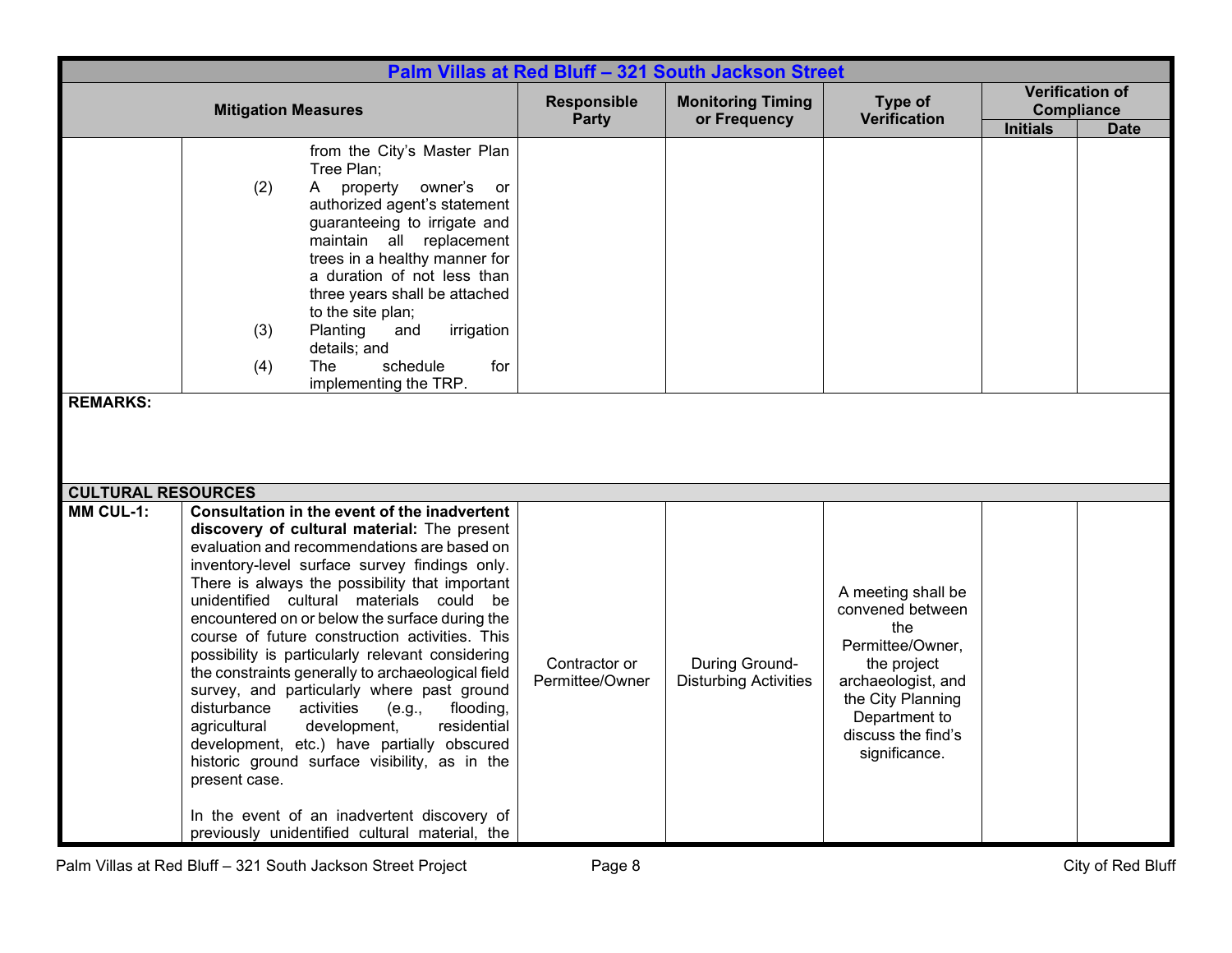|                  | Palm Villas at Red Bluff - 321 South Jackson Street                                                                                                                                                                                                                                                                                                                                                                                                                                                                                                                                                                                                                                                                                                                                                                          |                                    |                                                                        |                                                                                                                                                                |                                      |                                       |  |
|------------------|------------------------------------------------------------------------------------------------------------------------------------------------------------------------------------------------------------------------------------------------------------------------------------------------------------------------------------------------------------------------------------------------------------------------------------------------------------------------------------------------------------------------------------------------------------------------------------------------------------------------------------------------------------------------------------------------------------------------------------------------------------------------------------------------------------------------------|------------------------------------|------------------------------------------------------------------------|----------------------------------------------------------------------------------------------------------------------------------------------------------------|--------------------------------------|---------------------------------------|--|
|                  | <b>Mitigation Measures</b>                                                                                                                                                                                                                                                                                                                                                                                                                                                                                                                                                                                                                                                                                                                                                                                                   | <b>Responsible</b><br><b>Party</b> | <b>Monitoring Timing</b><br>or Frequency                               | Type of<br><b>Verification</b>                                                                                                                                 | <b>Compliance</b><br><b>Initials</b> | <b>Verification of</b><br><b>Date</b> |  |
| <b>REMARKS:</b>  | Contractor or Permittee/Owner shall ensure all<br>ground disturbance activities within 100 feet of<br>the discovered cultural resource shall be<br>halted. Upon discovering the cultural resource,<br>the Permittee/Owner shall call the project<br>archaeologist. A meeting shall be convened<br>between the Permittee/Owner, the project<br>archaeologist, and the City Planning<br>Department to discuss the find's significance.<br>At the meeting with the aforementioned<br>parties, a decision is to be made, with the<br>concurrence of the project archaeologist, as to<br>the appropriate treatment (documentation,<br>recovery, avoidance, etc.) for the cultural<br>resource. Further ground disturbance shall not<br>resume within the discovery area until the<br>appropriate treatment has been accomplished. |                                    |                                                                        |                                                                                                                                                                |                                      |                                       |  |
| <b>MM CUL-2:</b> | If human remains are encountered, the<br>Contractor or Permittee/Owner shall ensure all<br>work within 200-feet of the remains must cease<br>immediately until the Tehama County Coroner<br>has made the necessary findings as to its<br>origin. The Permittee/Owner will notify the<br>Planning Department of the discovery.<br>Pursuant to California Public Resources Code<br>Section 5097.98(b), remains shall be left in<br>place and free from disturbance until a final<br>decision regarding<br>the treatment and<br>disposition has been made. If the Tehama<br>County Coroner determines the remains to be<br>Native American, the Native American<br>Heritage Commission must be contacted within<br>24 hours. The Native American Heritage<br>Commission must then immediately identify                          | Contractor or<br>Permittee/Owner   | <b>Tehama County</b><br>Coroner will make<br>the necessary<br>findings | Permittee/Owner<br>will notify the<br>Planning<br>Department of the<br>discovery. Pursuant<br>to California Public<br><b>Resources Code</b><br>Section 5097.98 |                                      |                                       |  |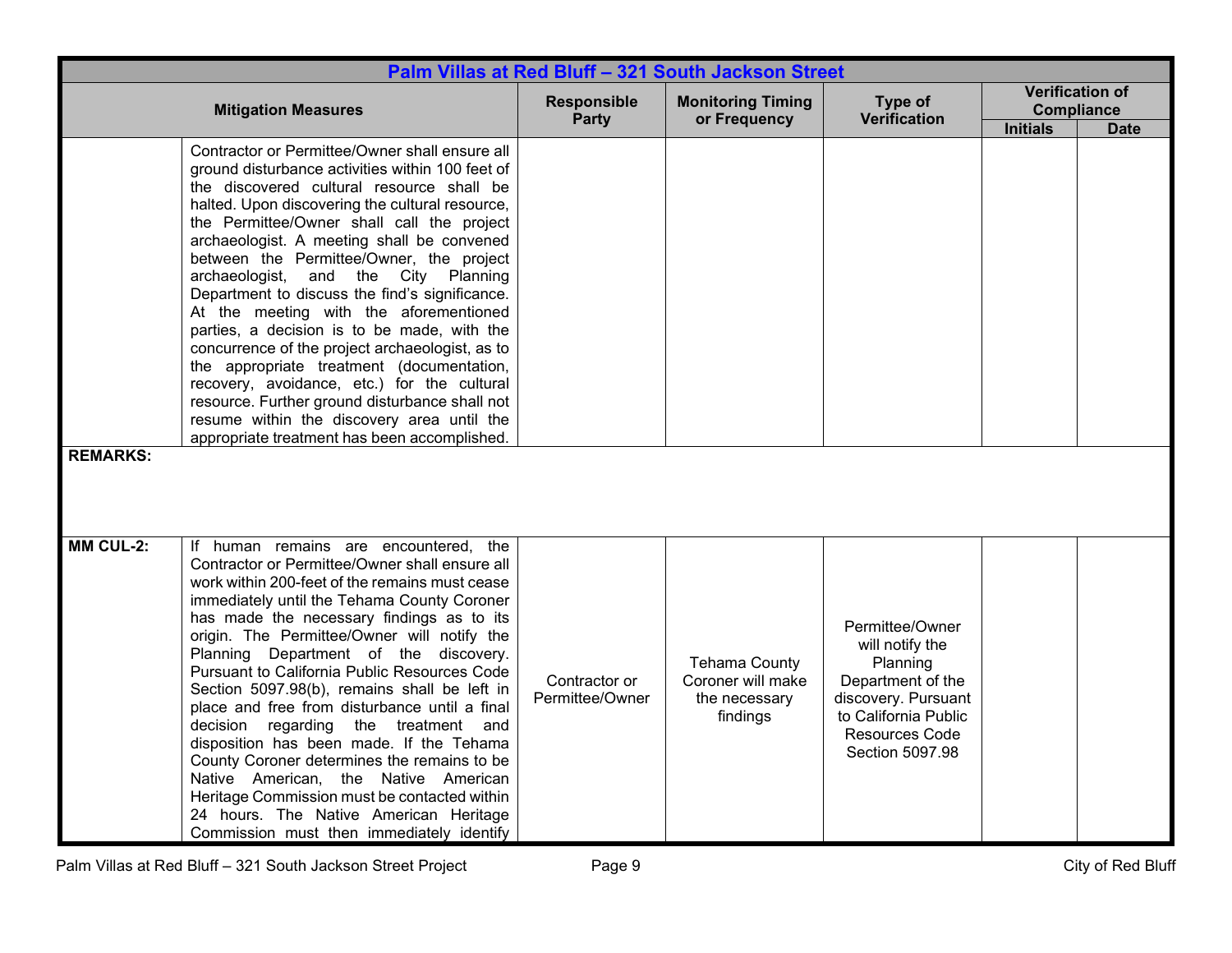|                            |                                                                                                                                                                                                                                                                                                                                                                                                                                                                                                               |                             | Palm Villas at Red Bluff - 321 South Jackson Street |                                                                                                                                        |                                      |                                       |
|----------------------------|---------------------------------------------------------------------------------------------------------------------------------------------------------------------------------------------------------------------------------------------------------------------------------------------------------------------------------------------------------------------------------------------------------------------------------------------------------------------------------------------------------------|-----------------------------|-----------------------------------------------------|----------------------------------------------------------------------------------------------------------------------------------------|--------------------------------------|---------------------------------------|
|                            | <b>Mitigation Measures</b>                                                                                                                                                                                                                                                                                                                                                                                                                                                                                    | <b>Responsible</b><br>Party | <b>Monitoring Timing</b><br>or Frequency            | Type of<br><b>Verification</b>                                                                                                         | <b>Compliance</b><br><b>Initials</b> | <b>Verification of</b><br><b>Date</b> |
|                            | the "most likely descendants(s)" for purposes<br>of receiving notification of discovery. The most<br>likely descendant(s) shall then make<br>recommendations within 48 hours and engage<br>in consultation concerning the treatment of the<br>remains as provided in Public Resources Code<br>Section 5097.98.                                                                                                                                                                                                |                             |                                                     |                                                                                                                                        |                                      |                                       |
| <b>REMARKS:</b>            |                                                                                                                                                                                                                                                                                                                                                                                                                                                                                                               |                             |                                                     |                                                                                                                                        |                                      |                                       |
| <b>GEOLOGY &amp; SOILS</b> |                                                                                                                                                                                                                                                                                                                                                                                                                                                                                                               |                             |                                                     |                                                                                                                                        |                                      |                                       |
| MM GEO-1:                  | Prior to issuance of a Grading Permit, the<br>Permittee/Owner shall have a registered<br>geologist or soils engineer prepare a site-<br>specific Geologic Study, which shall be<br>submitted to the City Building Division for<br>approval. The Geologic Study shall specify the<br>measures necessary to mitigate impacts<br>related to seismic and geotechnical hazards if<br>any. All recommendations in the Geologic<br>Study shall be implemented during site<br>preparation, grading, and construction. | Permittee/Owner             | Prior to Grading<br>Permit Issuance                 | <b>Building Division</b><br>shall review and<br>approve the report<br>and<br>recommendations                                           |                                      |                                       |
| <b>REMARKS:</b>            |                                                                                                                                                                                                                                                                                                                                                                                                                                                                                                               |                             |                                                     |                                                                                                                                        |                                      |                                       |
| MM GEO-2:                  | Prior to issuance of any Grading Permit, the<br>Permittee/Owner shall comply with each of the<br>recommendations detailed in the Geotechnical<br>Study and other such measures as the City<br>deems necessary to mitigate potential seismic<br>and geotechnical hazards adequately.                                                                                                                                                                                                                           | Permittee/Owner             | Prior to Grading<br>Permit Issuance                 | <b>Building Division</b><br>ensure the<br>recommendations of<br>the Geotechnical<br>Study are met<br>through the<br>inspection process |                                      |                                       |
| <b>REMARKS:</b>            |                                                                                                                                                                                                                                                                                                                                                                                                                                                                                                               |                             |                                                     |                                                                                                                                        |                                      |                                       |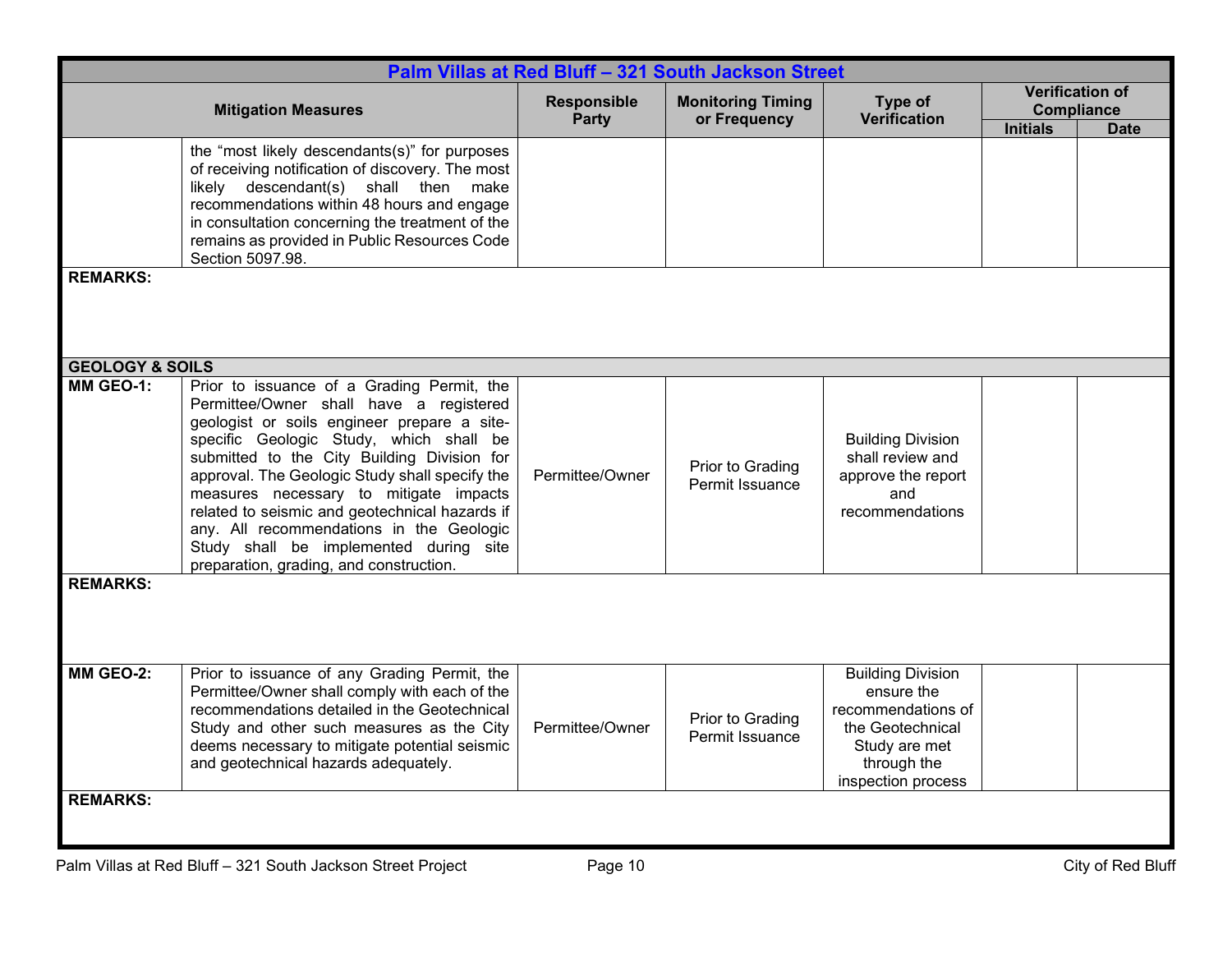|                                       | Palm Villas at Red Bluff - 321 South Jackson Street                                                                                                                                                                                                                                                                                                                                                                                                                                                                                                                                                                                                                                                                                                                                          |                                  |                                                    |                                                                                                                                                                                     |                 |                                                            |  |
|---------------------------------------|----------------------------------------------------------------------------------------------------------------------------------------------------------------------------------------------------------------------------------------------------------------------------------------------------------------------------------------------------------------------------------------------------------------------------------------------------------------------------------------------------------------------------------------------------------------------------------------------------------------------------------------------------------------------------------------------------------------------------------------------------------------------------------------------|----------------------------------|----------------------------------------------------|-------------------------------------------------------------------------------------------------------------------------------------------------------------------------------------|-----------------|------------------------------------------------------------|--|
|                                       | <b>Mitigation Measures</b>                                                                                                                                                                                                                                                                                                                                                                                                                                                                                                                                                                                                                                                                                                                                                                   | Responsible<br>Party             | <b>Monitoring Timing</b><br>or Frequency           | Type of<br><b>Verification</b>                                                                                                                                                      | <b>Initials</b> | <b>Verification of</b><br><b>Compliance</b><br><b>Date</b> |  |
|                                       |                                                                                                                                                                                                                                                                                                                                                                                                                                                                                                                                                                                                                                                                                                                                                                                              |                                  |                                                    |                                                                                                                                                                                     |                 |                                                            |  |
| <b>MM PALEO-1:</b><br><b>REMARKS:</b> | The Permittee/Owner shall notify the Planning<br>Department immediately if any prehistoric,<br>archaeological, or paleontological artifact is<br>uncovered during construction. The contractor<br>Permittee/Owner<br>shall<br>ensure<br>all<br><b>or</b><br>construction stops, and an archaeologist that<br>meets the Secretary of the Interior's<br>Professional Qualifications Standards<br>in in<br>prehistoric or historical archaeology shall be<br>retained to evaluate the finds and recommend<br>appropriate action. A meeting shall be<br>convened between the Permittee/Owner, the<br>project archaeologist, and the City Planning<br>Department to discuss the find's significance.                                                                                              | Contractor or<br>Permittee/Owner | During Ground-<br><b>Disturbing Activities</b>     | A meeting shall be<br>convened between<br>the<br>Permittee/Owner,<br>the project<br>archaeologist, and<br>the City Planning<br>Department to<br>discuss the find's<br>significance. |                 |                                                            |  |
|                                       | <b>HAZARDS &amp; HAZARDOUS MATERIALS</b>                                                                                                                                                                                                                                                                                                                                                                                                                                                                                                                                                                                                                                                                                                                                                     |                                  |                                                    |                                                                                                                                                                                     |                 |                                                            |  |
| MM HAZ-1:                             | Prior to finalizing plans and specifications, a                                                                                                                                                                                                                                                                                                                                                                                                                                                                                                                                                                                                                                                                                                                                              |                                  |                                                    |                                                                                                                                                                                     |                 |                                                            |  |
|                                       | construction management plan (CMP) shall be<br>prepared for the City of Red Bluff's approval by<br>the Permittee/Owner and/or their construction<br>contractor for any construction activities<br>encroaching into the public right-of-way. The<br>CMP shall include measures designed to<br>reduce the impact of temporary construction<br>traffic and any necessary lane closures. In<br>addition, all truck traffic shall use the City's<br>truck routes. Such measures may include, but<br>are not limited to, providing early notification of<br>closures to the Fire Department and Police<br>Department,<br>residents,<br>and<br>nearby<br>businesses; the use of signage before and<br>during construction activities that clearly<br>delineates detour routes around lane closures; | Permittee/Owner                  | Prior to finalizing<br>plans and<br>specifications | A construction<br>management plan<br>(CMP) shall be<br>Approved by the<br>City of Red Bluff                                                                                         |                 |                                                            |  |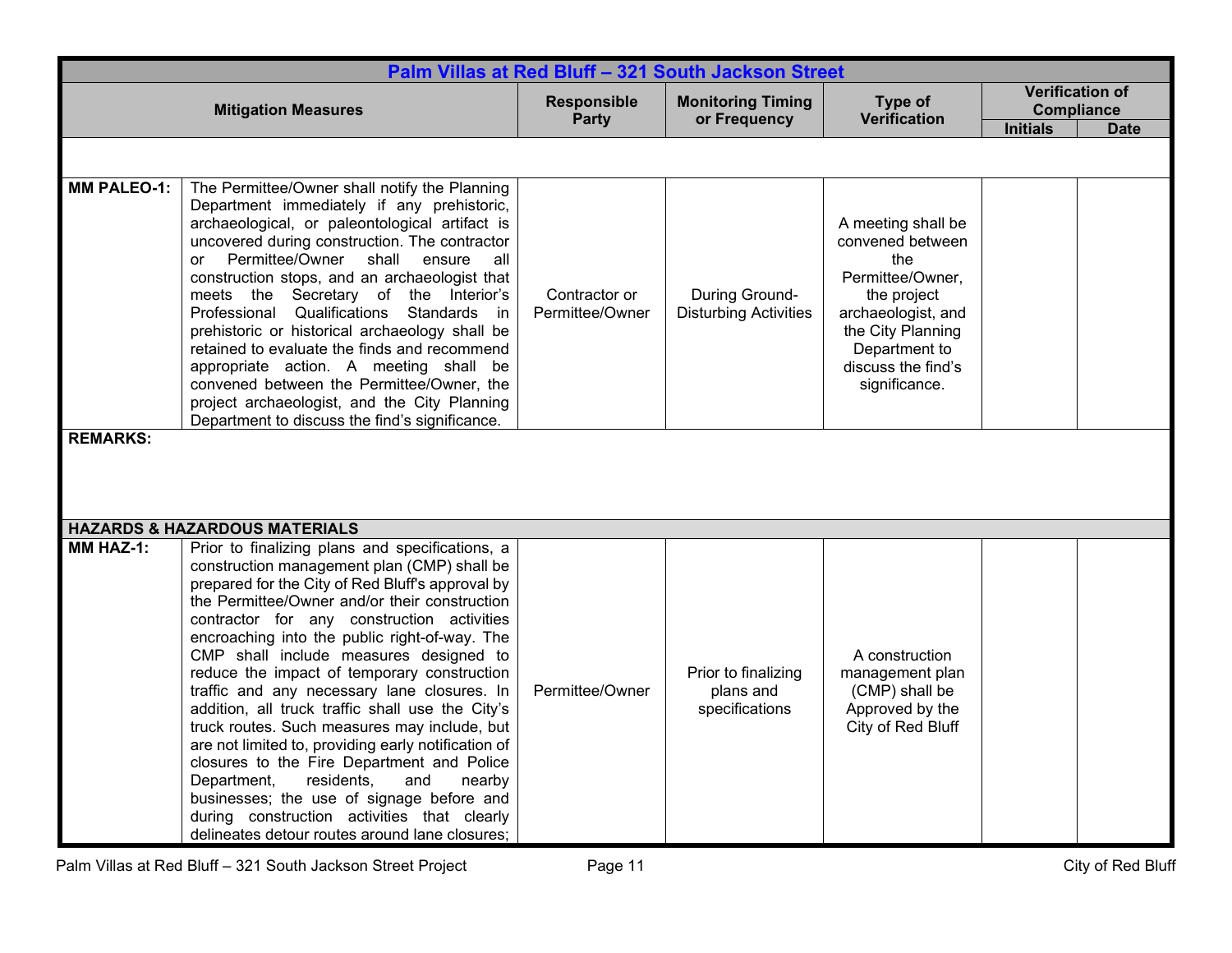| Palm Villas at Red Bluff - 321 South Jackson Street |                                                                                                                                                                                                                                                                                                                                          |                      |                                          |                                                                                                                  |                                                                               |  |  |
|-----------------------------------------------------|------------------------------------------------------------------------------------------------------------------------------------------------------------------------------------------------------------------------------------------------------------------------------------------------------------------------------------------|----------------------|------------------------------------------|------------------------------------------------------------------------------------------------------------------|-------------------------------------------------------------------------------|--|--|
| <b>Mitigation Measures</b>                          |                                                                                                                                                                                                                                                                                                                                          | Responsible<br>Party | <b>Monitoring Timing</b><br>or Frequency | Type of<br><b>Verification</b>                                                                                   | <b>Verification of</b><br><b>Compliance</b><br><b>Initials</b><br><b>Date</b> |  |  |
|                                                     | and flaggers to direct traffic in the vicinity of the<br>closure.                                                                                                                                                                                                                                                                        |                      |                                          |                                                                                                                  |                                                                               |  |  |
| <b>REMARKS:</b>                                     |                                                                                                                                                                                                                                                                                                                                          |                      |                                          |                                                                                                                  |                                                                               |  |  |
| <b>NOISE</b>                                        |                                                                                                                                                                                                                                                                                                                                          |                      |                                          |                                                                                                                  |                                                                               |  |  |
| MM NOI-1:                                           | The Contractor shall ensure that construction<br>shall occur during the permissible hours of 7:00<br>a.m. to 10:00 p.m. as defined in Chapter 9<br>measure N-2.4a of the County of Tehama<br>Municipal Code. The Planning and Building<br>Departments shall verify through inspections<br>and upon complaints.                           | Contractor           | During all<br>Construction<br>Operations | The Planning and<br><b>Building</b><br>Departments shall<br>verify through<br>inspections and<br>upon complaints |                                                                               |  |  |
| <b>REMARKS:</b>                                     |                                                                                                                                                                                                                                                                                                                                          |                      |                                          |                                                                                                                  |                                                                               |  |  |
| <b>MM NOI-2:</b>                                    | The Contractor shall ensure all construction<br>equipment is equipped with appropriate noise<br>attenuating devices during construction. The<br>Planning and Building Departments shall verify<br>through inspections and upon complaints.                                                                                               | Contractor           | During all<br>Construction<br>Operations | The Planning and<br><b>Building</b><br>Departments shall<br>verify through<br>inspections and<br>upon complaints |                                                                               |  |  |
| <b>REMARKS:</b>                                     |                                                                                                                                                                                                                                                                                                                                          |                      |                                          |                                                                                                                  |                                                                               |  |  |
| <b>MM NOI-3:</b><br><b>REMARKS:</b>                 | The Contractor shall locate equipment staging<br>areas to create the greatest distance between<br>construction-related noise/vibration sources<br>and sensitive receptors nearest the project site<br>during all project construction. The Planning<br>and Building Departments shall verify through<br>inspections and upon complaints. | Contractor           | During all<br>Construction<br>Operations | The Planning and<br><b>Building</b><br>Departments shall<br>verify through<br>inspections and<br>upon complaints |                                                                               |  |  |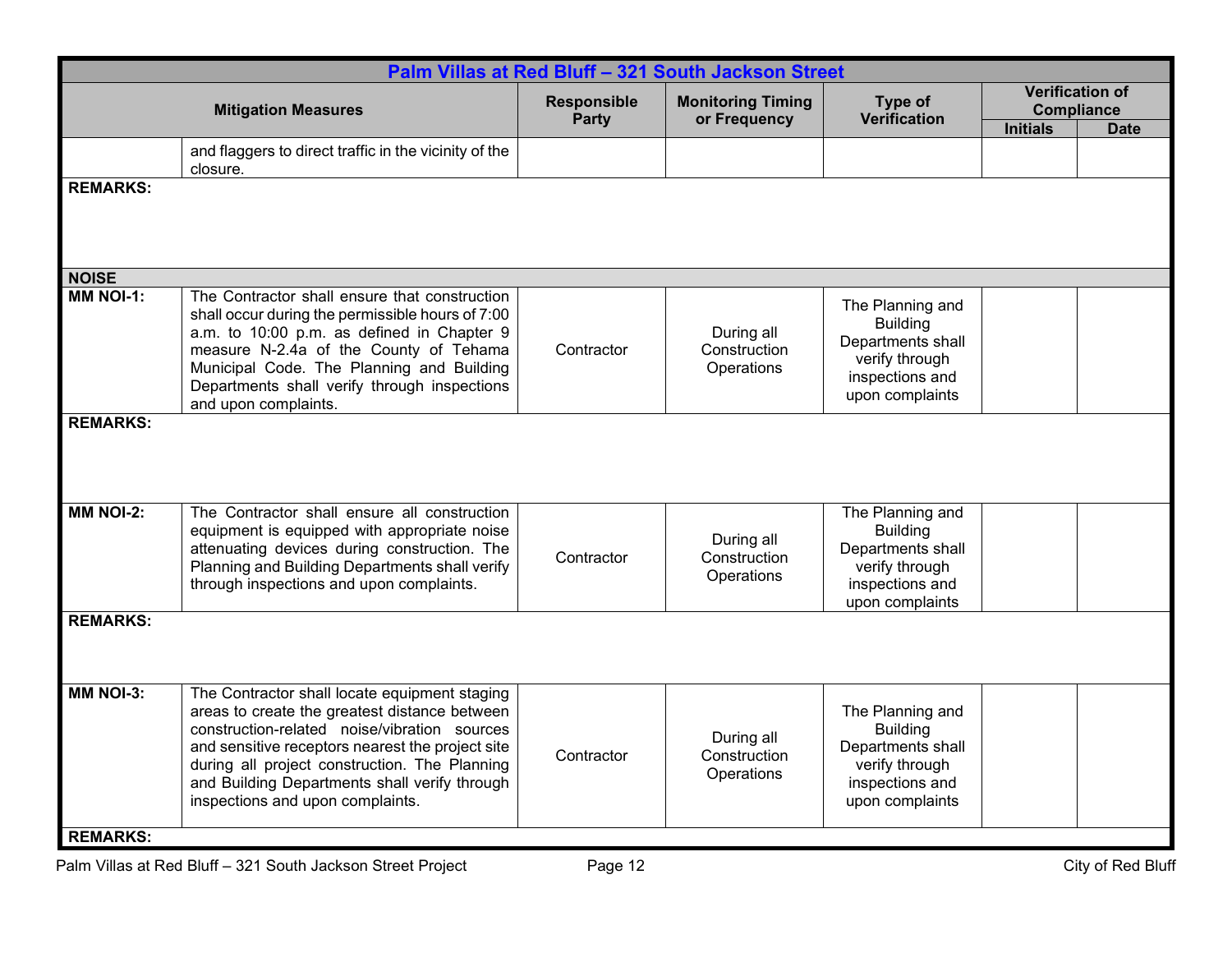| Palm Villas at Red Bluff - 321 South Jackson Street |                                                                                                                                                                                                                                                                                                                                                                                                                           |                             |                                                                                       |                                                                                                                           |                                                                        |  |  |
|-----------------------------------------------------|---------------------------------------------------------------------------------------------------------------------------------------------------------------------------------------------------------------------------------------------------------------------------------------------------------------------------------------------------------------------------------------------------------------------------|-----------------------------|---------------------------------------------------------------------------------------|---------------------------------------------------------------------------------------------------------------------------|------------------------------------------------------------------------|--|--|
| <b>Mitigation Measures</b>                          |                                                                                                                                                                                                                                                                                                                                                                                                                           | <b>Responsible</b><br>Party | <b>Monitoring Timing</b><br>or Frequency                                              | Type of<br><b>Verification</b>                                                                                            | Verification of<br><b>Compliance</b><br><b>Initials</b><br><b>Date</b> |  |  |
|                                                     |                                                                                                                                                                                                                                                                                                                                                                                                                           |                             |                                                                                       |                                                                                                                           |                                                                        |  |  |
| <b>MM NOI-4:</b>                                    | The Contractor shall ensure that idling<br>equipment is turned off when not in use. The<br>Planning and Building Departments shall verify<br>through inspections and upon complaints.                                                                                                                                                                                                                                     | Contractor                  | During all<br>Construction<br>Operations                                              | The Planning and<br><b>Building</b><br>Departments shall<br>verify through<br>inspections and<br>upon complaints          |                                                                        |  |  |
| <b>REMARKS:</b>                                     |                                                                                                                                                                                                                                                                                                                                                                                                                           |                             |                                                                                       |                                                                                                                           |                                                                        |  |  |
| <b>MM NOI-5:</b>                                    | The Contractor shall ensure the equipment is<br>maintained so that vehicles and their loads are<br>secured from rattling and banging. The<br>Planning and Building Departments shall verify<br>through inspections and upon complaints.                                                                                                                                                                                   | Contractor                  | During all<br>Construction<br>Operations                                              | The Planning and<br><b>Building</b><br>Departments shall<br>verify through<br>inspections and<br>upon complaints          |                                                                        |  |  |
| <b>REMARKS:</b>                                     |                                                                                                                                                                                                                                                                                                                                                                                                                           |                             |                                                                                       |                                                                                                                           |                                                                        |  |  |
|                                                     | <b>TRIBAL CULTURAL RESOURCES</b>                                                                                                                                                                                                                                                                                                                                                                                          |                             |                                                                                       |                                                                                                                           |                                                                        |  |  |
| <b>MM TCR-1</b>                                     | The City will not take final action on the project<br>until after June 27, 2022, when the SB 18<br>consultation notification period ends. If any of<br>the three tribes that have not yet responded,<br>request consultation, the consultation must be<br>closed before the City acts on the project. The<br>City will incorporate the consultation results<br>into the project as appropriate if consultation<br>occurs. | City of Red Bluff           | The City will not<br>take final action on<br>the project until after<br>June 27, 2022 | The City will<br>incorporate the<br>consultation results<br>into the project as<br>appropriate if<br>consultation occurs. |                                                                        |  |  |
| <b>REMARKS:</b>                                     |                                                                                                                                                                                                                                                                                                                                                                                                                           |                             |                                                                                       |                                                                                                                           |                                                                        |  |  |